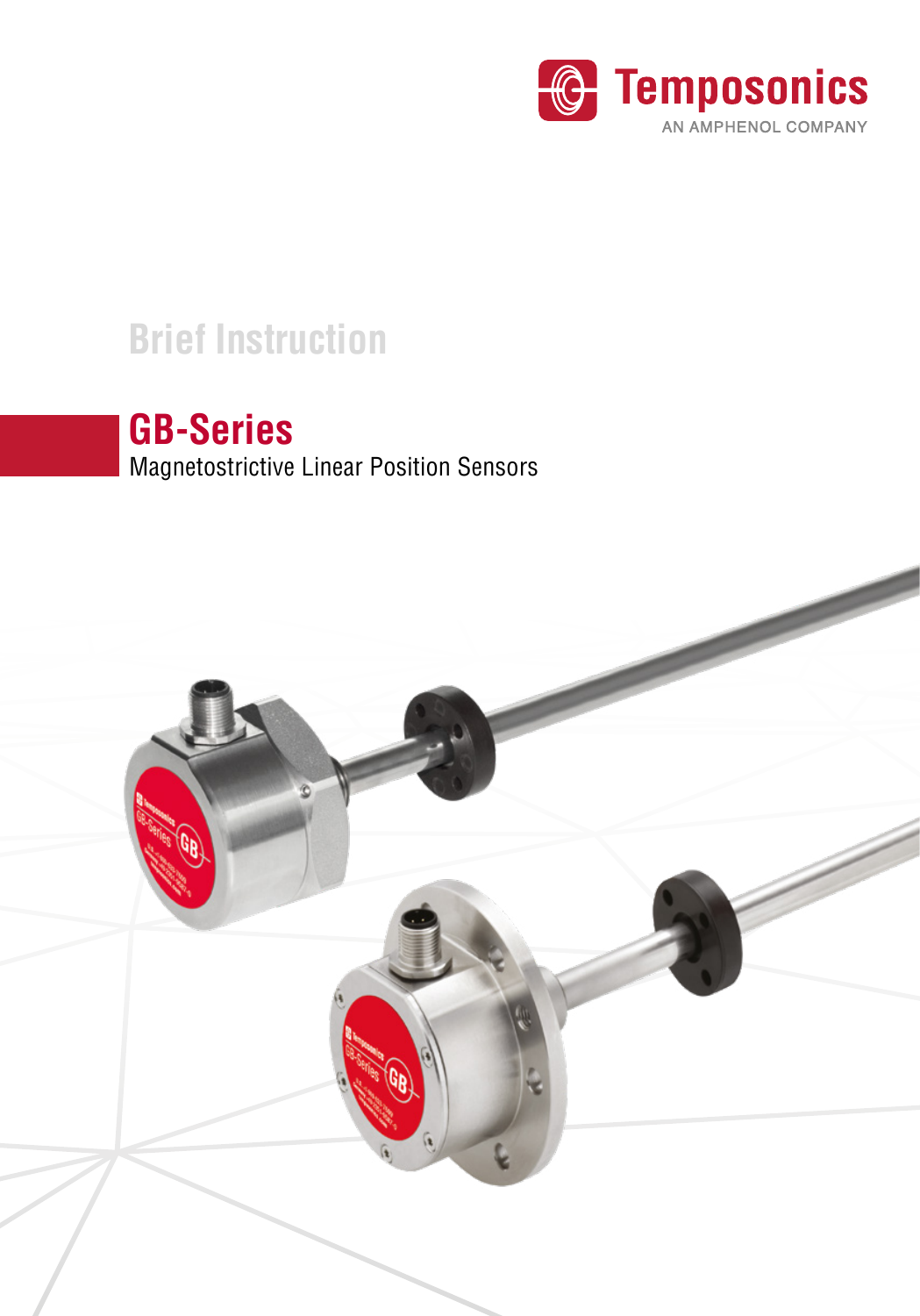**Brief Instructions** 

#### **Table of contents**

| 1. Introduction   |  |
|-------------------|--|
|                   |  |
|                   |  |
|                   |  |
|                   |  |
|                   |  |
|                   |  |
|                   |  |
|                   |  |
| 3. Identification |  |
|                   |  |
|                   |  |
|                   |  |
|                   |  |
|                   |  |
|                   |  |
|                   |  |
|                   |  |
|                   |  |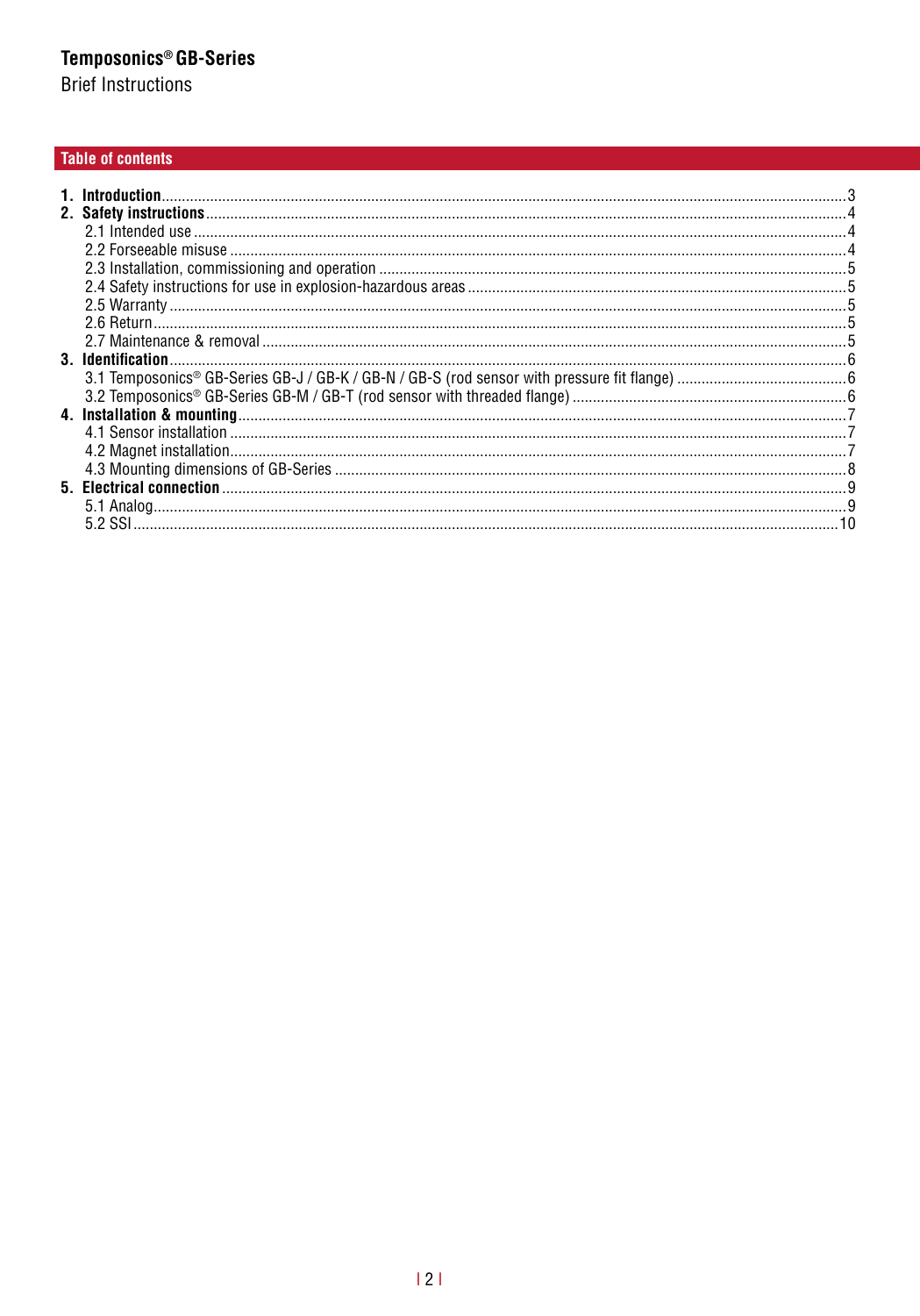#### <span id="page-2-0"></span>**1. Introduction**

#### **1.1 Purpose and use of this manual**

Before starting the operation of Temposonics® sensors read this documentation thoroughly and follow the safety information. Keep the manual for future reference!

The content of this technical documentation is intended to provide information on mounting, installation and commissioning by qualified automation personnel**<sup>1</sup>** or instructed service technicians who are familiar with the project planning and dealing with Temposonics® sensors.

#### **1.2 Used symbols and warnings**

Warnings are intended for your personal safety and for avoidance of damage to the described product or connected devices. In this documentation, safety information and warnings to avoid danger that might affect the life and health of operating or service personnel or cause material damage are highlighted by the preceding pictogram which is defined below.

| <b>Symbol</b> | <b>Meaning</b>                                                                                                 |
|---------------|----------------------------------------------------------------------------------------------------------------|
| <b>NOTICE</b> | This symbol is used to point to situations<br>that may lead to material damage, but not<br>to personal injury. |

- **1/** The term qualified technical personnel characterizes persons who:
	- are familiar with the safety concepts of automation technology applicable to the particular project
	- are competent in the field of electromagnetic compatibility (EMC)
	- have received adequate training for commissioning and service operations
	- are familiar with the operation of the device and know the information required for correct operation provided in the product documentation.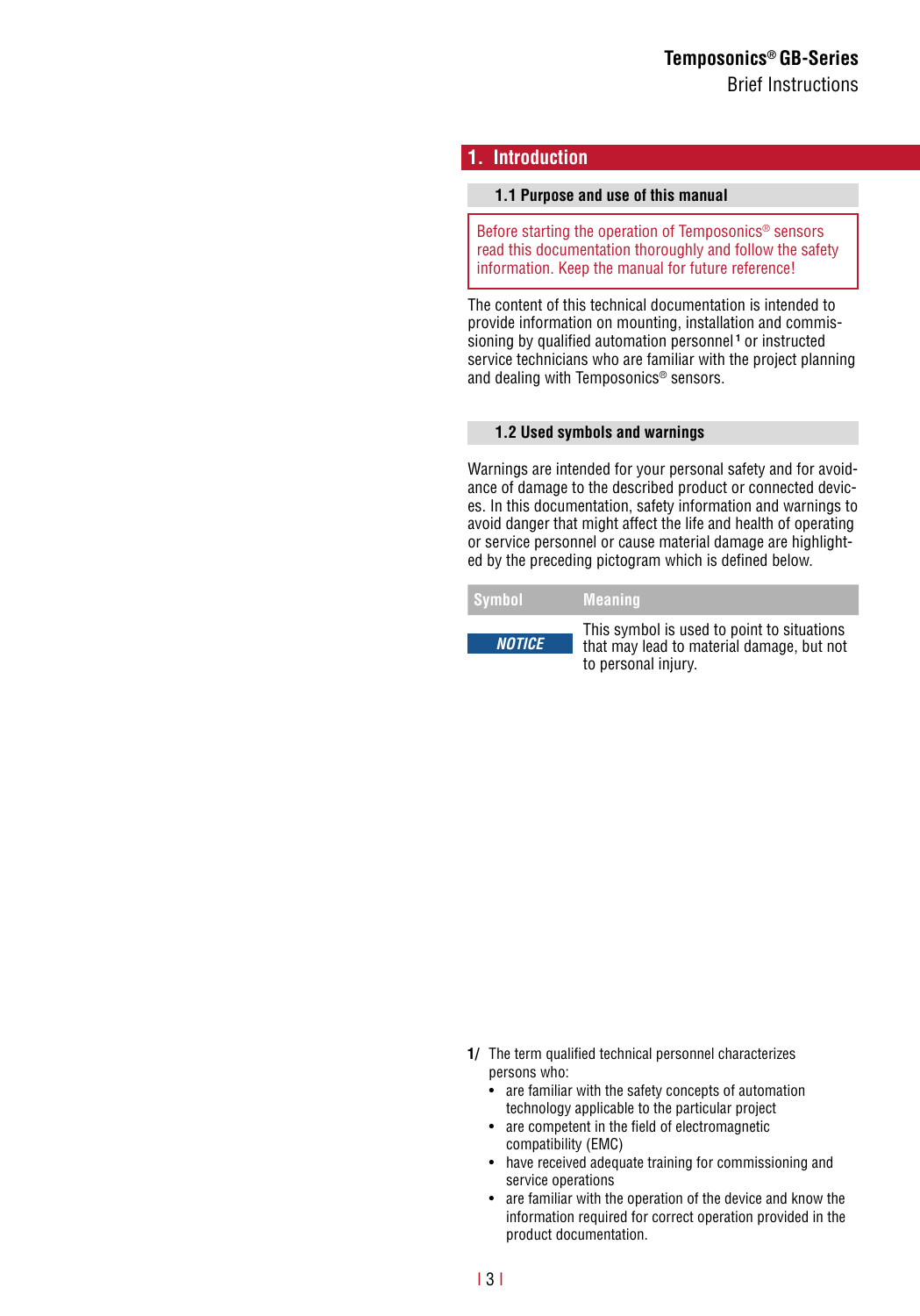<span id="page-3-0"></span>Brief Instructions

#### **2. Safety instructions**

#### **2.1 Intended use**

This product may be used only for the applications defined under item 1 only in conjunction with the third-party devices and components recommended or approved by Temposonics. As a prerequisite of proper and safe operation the product requires correct transport, storage, mounting and commissioning and must be operated with utmost care.

**1.** The sensor systems of all Temposonics® series are intended exclusively for measurement tasks encountered in industrial, commercial and laboratory applications. The sensors are considered as system accessories and must be connected to suitable evaluation electronics, e.g. a PLC, IPC, indicator or other electronic control unit.

#### **2.2 Forseeable misuse**

| <b>Forseeable misuse</b>                                               | Consequence                                                                  |
|------------------------------------------------------------------------|------------------------------------------------------------------------------|
| Wrong sensor connection                                                | The sensor does not work<br>properly or will be destroyed                    |
| Operate the sensor out off<br>the operating temperature                | No signal output<br>The sensor can be damaged                                |
| Power supply is out of the<br>defined range                            | Signal output is wrong /<br>no signal output /<br>the sensor will be damaged |
| Position measurement is<br>influenced by an external<br>magnetic field | Signal output is wrong                                                       |
| Cables are damaged                                                     | Short circuit - the sensor can<br>be destroyed / sensor does<br>not respond  |
| Spacers are missing /<br>are installed in a wrong order                | Error in position<br>measurement                                             |
| Wrong connection<br>of ground / shield                                 | Signal output is disturbed<br>The electronics can be<br>damaged              |
| Use of a magnet that is not<br>certified by Temposonics                | Error in position<br>measurement                                             |

**Do not reprocess the sensor afterwards. The sensor might be damaged. Do not step on the sensor. The sensor might be damaged.**

**Manuals, Software & 3D Models available at: www.[temposonics](http://www.mtssensors.de/en.html?L=0).com**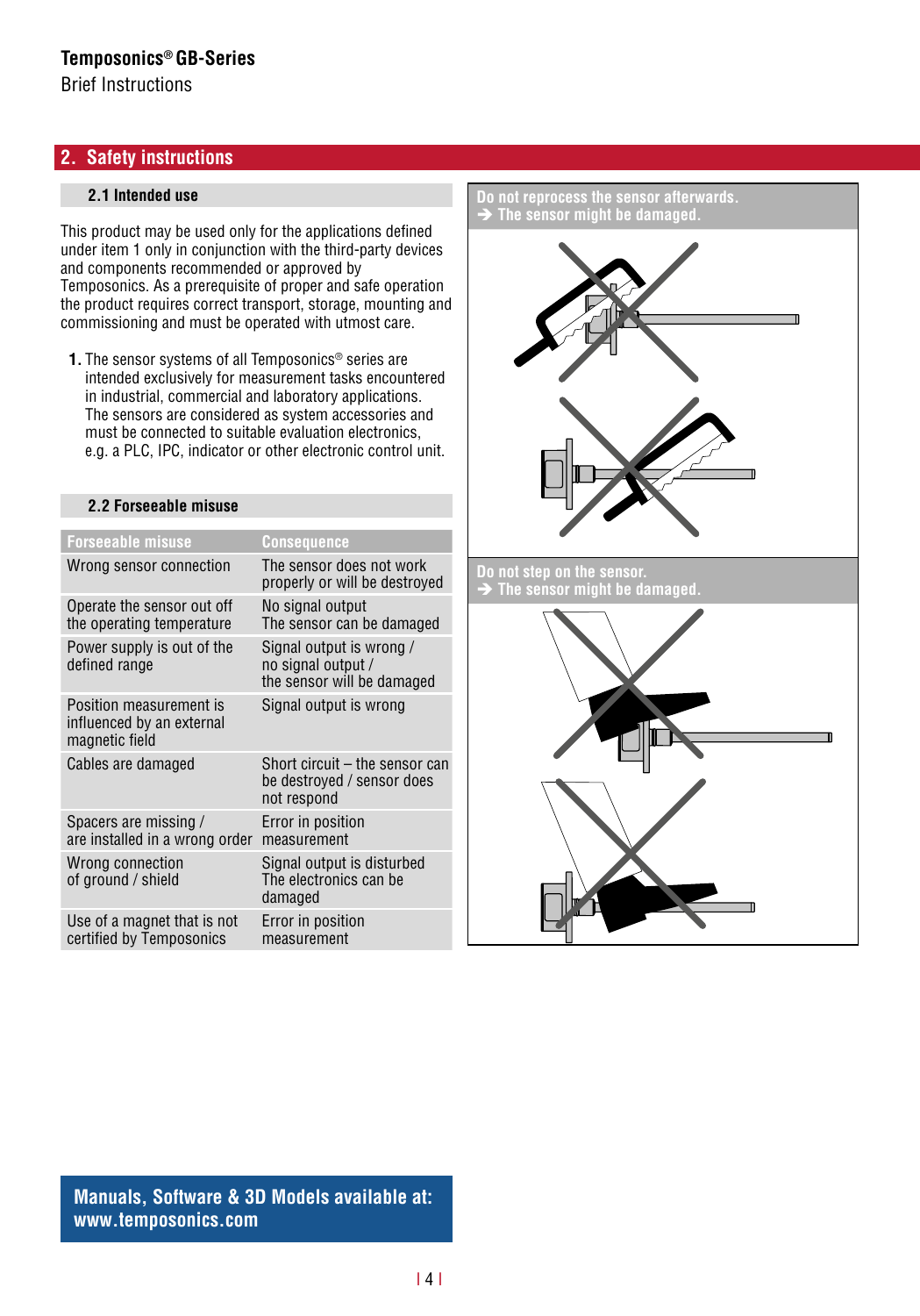#### <span id="page-4-0"></span>**2.3 Installation, commissioning and operation**

The position sensors must be used only in technically safe condition. To maintain this condition and to ensure safe operation, installation, connection and service, work may be performed only by qualified technical personnel.

If danger of injury to persons or of damage to operating equipment is caused by sensor failure or malfunction, additional safety measures such as plausibility checks, limit switches, EMERGENCY STOP systems, protective devices etc. are required. In the event of trouble, shut down the sensor and protect it against accidental operation.

#### **Safety instructions for commissioning**

To maintain the sensor's operability, it is mandatory to follow the instructions given below.

- **1.** Protect the sensor against mechanical damage during installation and operation.
- **2.** Do not open or dismantle the sensor.
- **3.** Connect the sensor very carefully and pay attention to the polarity of connections and power supply.
- **4.** Use only approved power supplies.
- **5.** It is indispensable to ensure that the specified permissible limit values of the sensor for operating voltage, environmental conditions, etc. are met.
- **6.** Check the function of the sensor regularly and provide documentation of the checks.
- **7.** Before applying power, ensure that nobody's safety is jeopardized by starting machines.

#### **2.4 Safety instructions for use in explosion-hazardous areas**

The sensors are not suitable for operation in explosionhazardous areas.

#### **2.5 Warranty**

Temposonics grants a warranty period for the Temposonics® position sensors and supplied accessories relating to material defects and faults that occur despite correct use in accordance with the intended application **<sup>2</sup>** . The Temposonics obligation is limited to repair or replacement of any defective part of the unit. No warranty can be provided for defects that are due to improper use or above average stress of the product, as well as for wear parts. Under no circumstances will Temposonics accept liability in the event of offense against the warranty rules, no matter if these have been assured or expected, even in case of fault or negligence of the company.

Temposonics explicitly excludes any further warranties. Neither the company's representatives, agents, dealers nor employees are authorized to increase or change the scope of warranty.

#### **2.6 Return**

For diagnostic purposes, the sensor can be returned to Temposonics. Any shipment cost is the responsibility of the sender **<sup>2</sup>** . For a corresponding form, see detailed operation manual (available at: www.Temposonics.com).

#### **2.7 Maintenance & removal**

#### **Maintenance**

The sensor is maintenance-free.

#### **Repair**

Repairs on the sensor may be performed only by Temposonics or a repair facility explicitly authorized by Temposonics.

#### **List of spare parts**

No spare parts are available for this sensor.

#### **Transport and storage**

The conditions of transport and storage of the sensor match the operating conditions mentioned in this document.

#### **Removal from service / dismantling**

The product contains electronic components and must be disposed of in accordance with the local regulations.

**2/** See also applicable Temposonics sales and supply conditions, e.g. at www.[Temposonics](http://www.mtssensors.de/en.html?L=0).com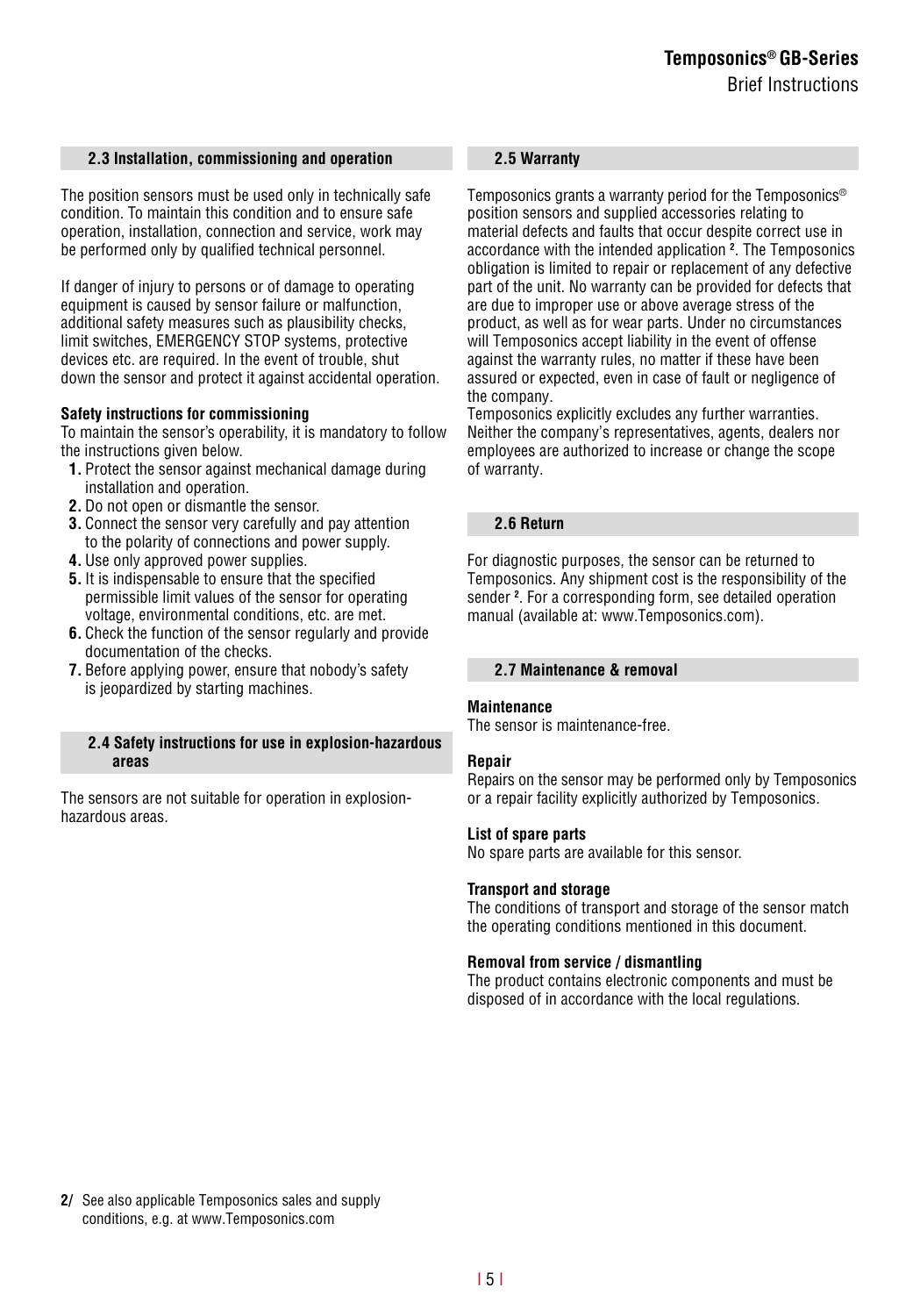<span id="page-5-0"></span>Brief Instructions

#### **3. Identification**

#### **Nameplate (e.g. GB-Series GB-S Analog)**



#### **Approvals and certificates**

You will find approvals and certificates in the sensor specific operation manuals.

#### **3.1 Temposonics® GB-Series with pressure fit flange (GB-J / GB-K / GB-N / GB-S)**



**3.2 Temposonics® GB-Series GB-M / GB-T with threaded flange (GB-M / GB-T)**



**Manuals, Software & 3D Models available at: www.[temposonics](http://www.mtssensors.de/en.html?L=0).com**

I 6 I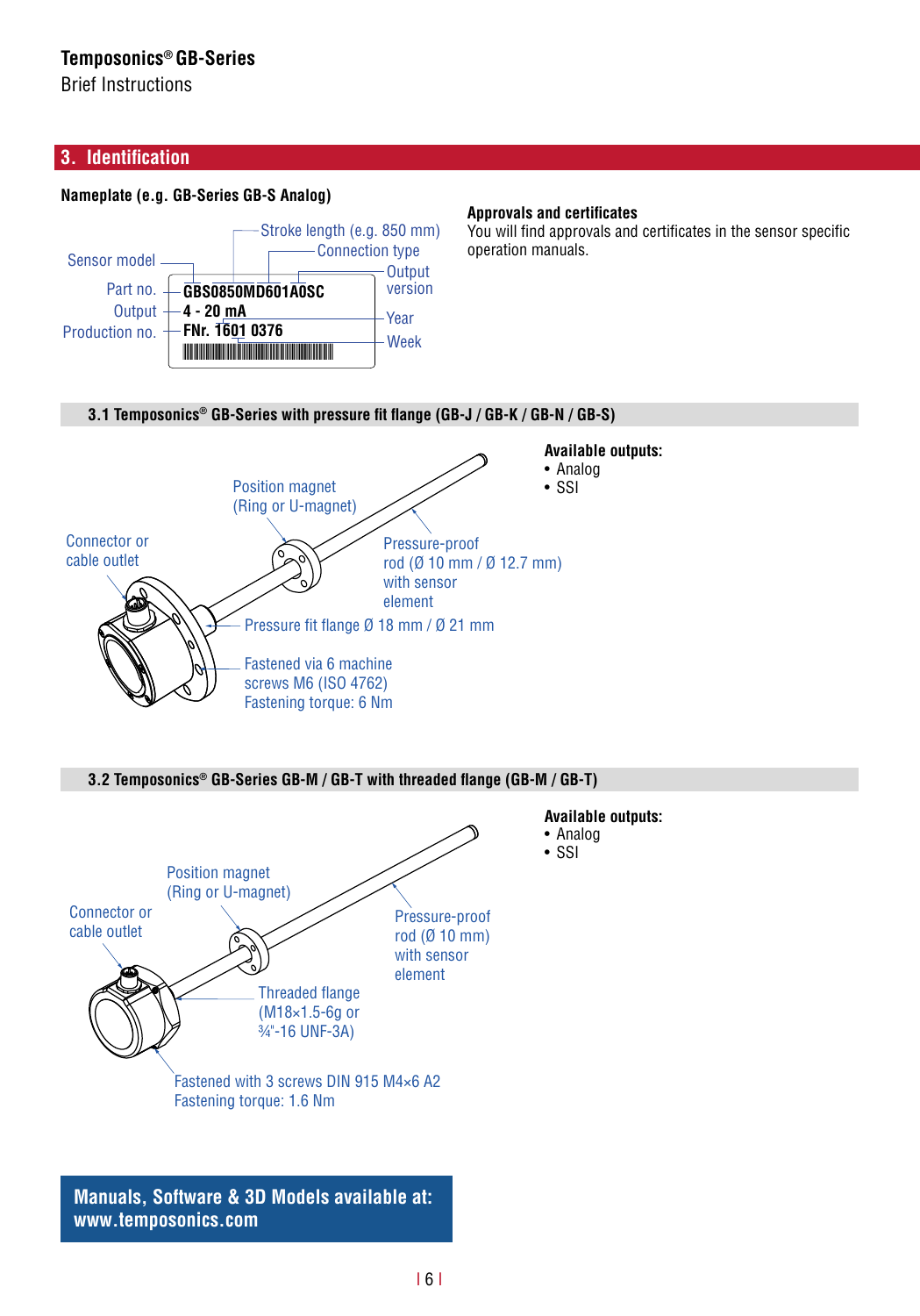#### <span id="page-6-0"></span>**4. Installation & mounting**

#### **4.1 Sensor installation**

#### **General**

- Seat the flange contact surface completely on the cylinder mounting surface.
- The cylinder manufacturer determines the pressureresistant gasket (copper gasket, O-ring, etc.).
- The position magnet should not grind on the sensor rod.
- The piston rod drilling (≥ Ø 13 mm / for GB-J and GB-K sensors:  $\geq$  Ø 16 mm) depends on the pressure and piston speed.
- Adhere to the information relating to operating pressure.
- Protect the sensor rod against wear.

#### **GB-Series with pressure fit flange**

Mount the sensor via the fitting flange through the bores in the sensor electronics housing with 6 machine screws M6×16 A2-70 (ISO 4762). Note the fastening torque of 6 Nm. The hydraulic sealing requires the use of a supplied O-ring  $15 \times 2$  mm (GB-J:  $17 \times 2$  mm).

#### **GB-Series with threaded flange**

Mount the sensor via the threaded flange M18×1.5-6g or ¾"-16 UNF-3A. Note the fastening torque of 50 Nm.

#### **Notice for sensors with stroke lengths ≥ 1 meter**

Support horizontally installed sensors with a stroke length from 1 meter mechanically at the rod end. Without the use of a support, rod and position magnet may be damaged. A false measurement is also possible. Longer rods require evenly distributed mechanical support over the entire length. Use an U-magnet for measurement.



#### *NOTICE*

For detailed mounting instructions see operation manual.

#### **4.2 Magnet installation**



**U-magnet**

- The magnet can be lifted off
- Height tolerances can be compensated

Install the magnet using non-magnetic material for mounting device, screws, spacers etc.. The magnet must not grind on the sensor rod. Alignment errors are compensated via the air gap.

- Max. permissible surface pressure: 40 N/mm2
- Fastening torque for M4 screws: 1 Nm; use washers, if necessary
- Minimum distance between position magnet and any magnetic material has to be 15 mm.
- If no other option exists and magnetic material is used. observe the specified dimensions.

#### *NOTICE*

Mount the ring magnet and U-magnet concentrically. The maximum permissible air gap must not be exceeded.



**Manuals, Software & 3D Models available at: www.[temposonics](http://www.mtssensors.de/en.html?L=0).com**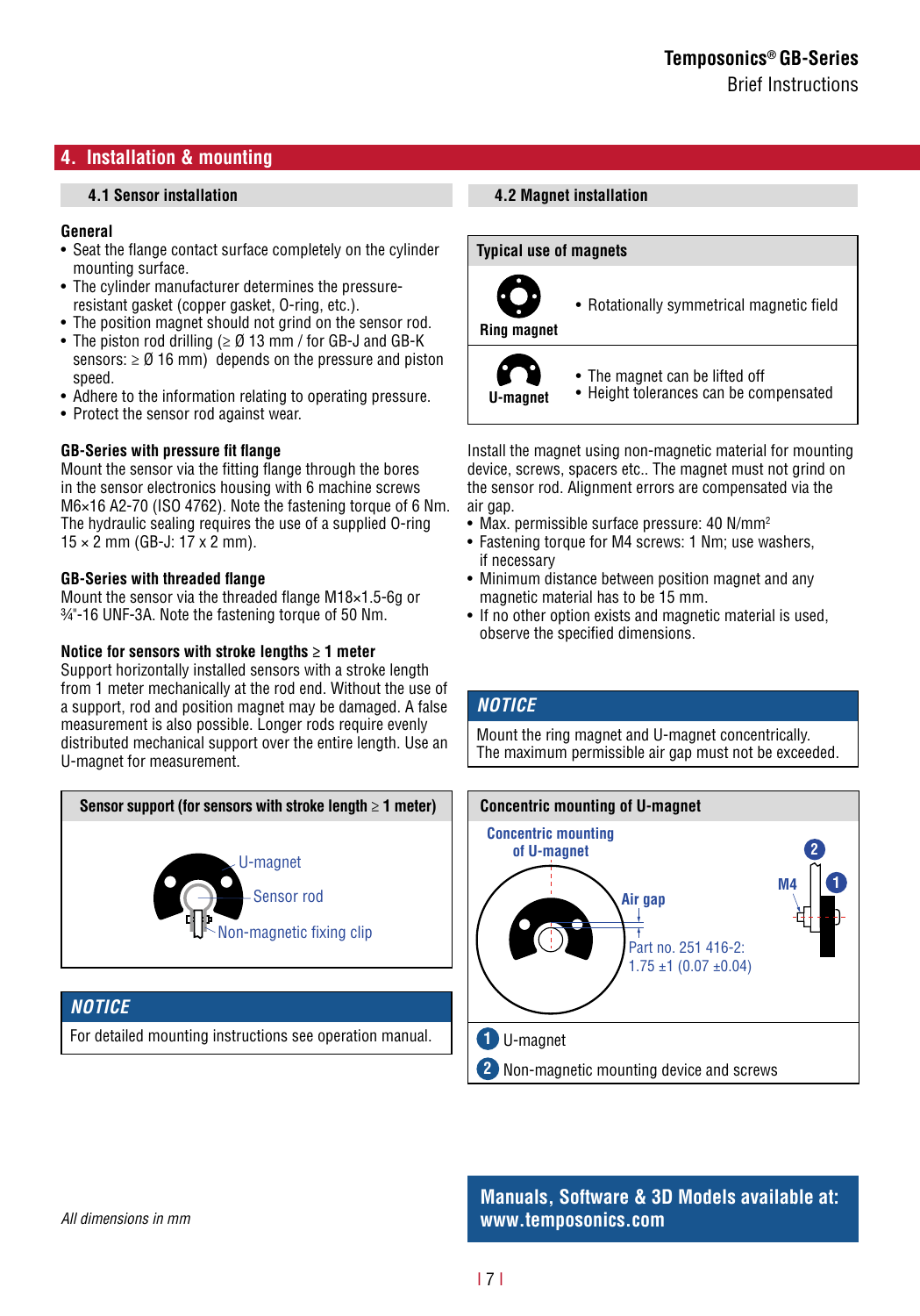<span id="page-7-0"></span>Brief Instructions



#### **Magnet mounting with magnetic material**

- **A.** If the position magnet aligns with the drilled piston rod
- **B.** If the position magnet is set further into the drilled piston rod, install another non-magnetic spacer above the magnet





#### *NOTICE*

On all sensors, the areas left and right of the active stroke length are provided for mounting and damping of the measuring signal. They could not be used for measurement. but the active stroke length can be exceeded.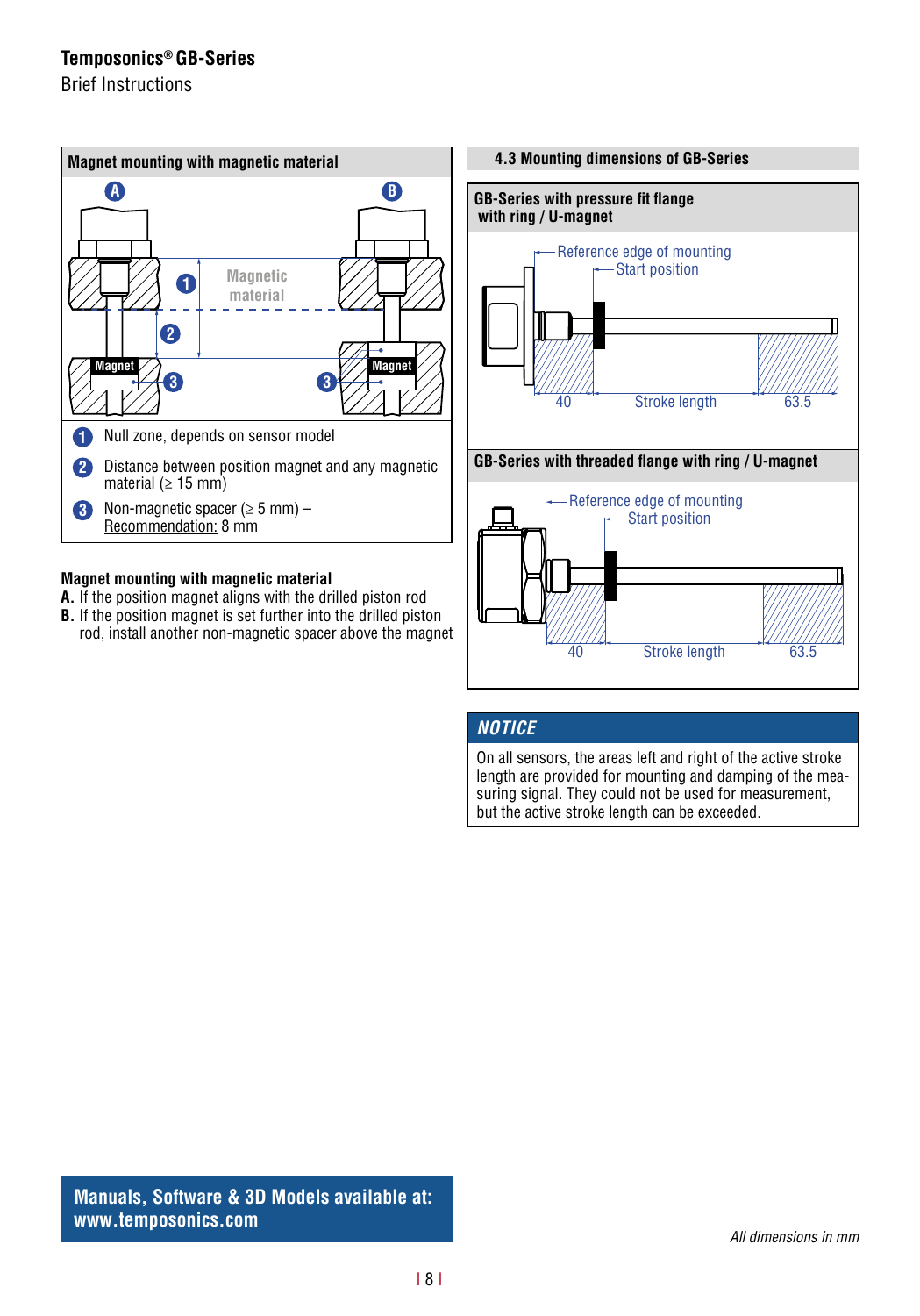#### <span id="page-8-0"></span>**5. Electrical connection**

Placement of installation and cabling have decisive influence **5.1 Analog** on the sensor's electromagnetic compatibility (EMC). Hence correct installation of this active electronic system and the EMC of the entire system must be ensured by using suitable metal connectors, shielded cables and grounding. Overvoltages or faulty connections can damage its electronics despite protection against wrong polarity.

#### *NOTICE*

Never connect / disconnect the sensor when voltage is applied.

#### **Instructions for connection**

- Use low-resistant twisted pair and shielded cables and connect the shield to ground externally via the controller equipment.
- Keep control and sign leads separate from power cables and sufficiently far away from motor cables, frequency inverters, valve lines, relays, etc..
- Use only connectors with metal housing and connect the shielding to the connector housing.
- Keep the connection surface at both shielding ends as large as possible.
- Keep all non-shielded leads as short as possible.
- Keep the earth connection as short as possible with a large cross section. Avoid ground loops.
- With potential differences between machine and electronics earth connections, no compensating currents are allowed to flow across the cable shielding.

#### **Recommendation:**

Install potential compensating leads with large cross section, or use cables with separate double shielding, and connect only one end of the shield.

• Use only stabilized power supplies in compliance with the specified connecting values.

#### *NOTICE*

Do not mount the sensors in an area of strong magnetic or electric noise fields.

#### *NOTICE*

Connect the sensor electronics housing to the machine ground via pressure fit flange respectively via threaded flange.

| D34 (for outputs: VO, AO, A1, A2, A3 in order code)                               |                |                             |                               |  |
|-----------------------------------------------------------------------------------|----------------|-----------------------------|-------------------------------|--|
| $Signal + power supply$                                                           |                |                             |                               |  |
| <b>Current</b><br><b>M12 male connector</b><br>Pin<br><b>Voltage</b><br>(A-coded) |                |                             |                               |  |
|                                                                                   |                | $+24$ VDC<br>$(-15/ + 20%)$ | $+24$ VDC<br>$(-15/ + 20%)$   |  |
|                                                                                   | $\overline{2}$ | $010$ VDC                   | $4(0)20$ mA or<br>$204(0)$ mA |  |
|                                                                                   | 3              | DC Ground (0 V)             | DC Ground (0 V)               |  |
| View on sensor                                                                    | 4              | $100$ VDC                   | Not connected *               |  |
|                                                                                   | 5              | DC Ground                   | DC Ground                     |  |
| * Connection necessary for programming with hand or cabinet                       |                |                             |                               |  |

programmer

#### **D34 (for output: A4 in order code)**

| $Signal + power supply$                                                                              |                |                        |  |  |
|------------------------------------------------------------------------------------------------------|----------------|------------------------|--|--|
| <b>M12 male connector</b><br>(A-coded)                                                               |                | <b>Pin</b> Current     |  |  |
|                                                                                                      |                | +24 VDC $(-15 / +20 %$ |  |  |
|                                                                                                      | $\mathfrak{p}$ | $4.20 \text{ mA}^*$    |  |  |
|                                                                                                      | 3              | DC Ground (0 V)        |  |  |
|                                                                                                      | 4              | $20 \, 4 \, \text{mA}$ |  |  |
| View on sensor                                                                                       | 5              | DC Ground              |  |  |
| * Connect the first output (420 mA) at low-resistance,<br>if you only use the second output (204 mA) |                |                        |  |  |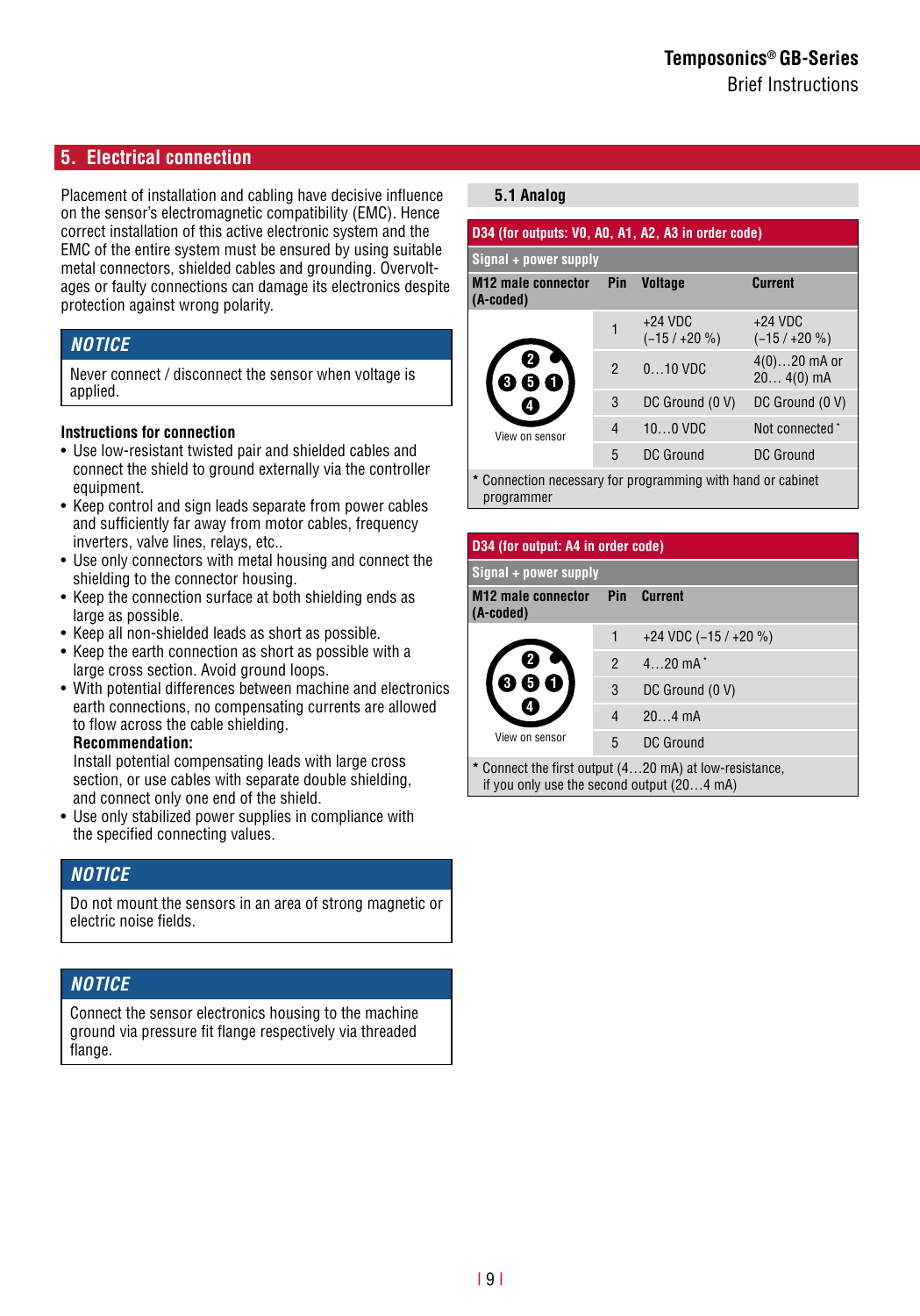Brief Instructions

| D60 (for outputs: V0, A0, A1, A2, A3 in order code)                       |                       |                             |                               |  |  |
|---------------------------------------------------------------------------|-----------------------|-----------------------------|-------------------------------|--|--|
|                                                                           | Signal + power supply |                             |                               |  |  |
| <b>M16</b> male connector                                                 | Pin                   | <b>Voltage</b>              | <b>Current</b>                |  |  |
|                                                                           | 1                     | $010$ VDC                   | $4(0)20$ mA or<br>$204(0)$ mA |  |  |
|                                                                           | $\overline{2}$        | DC Ground                   | DC Ground                     |  |  |
|                                                                           | 3                     | $100$ VDC                   | Not connected *               |  |  |
|                                                                           | 4                     | DC Ground                   | DC Ground                     |  |  |
| View on sensor                                                            | 5                     | $+24$ VDC<br>$(-15/ + 20%)$ | $+24$ VDC<br>$(-15/ + 20%)$   |  |  |
|                                                                           | 6                     | DC Ground (0 V)             | DC Ground (0 V)               |  |  |
| * Connection necessary for programming with hand or cabinet<br>programmer |                       |                             |                               |  |  |

#### **D60 (for output: A4 in order code)**

| Signal + power supply                                                                                |     |                         |
|------------------------------------------------------------------------------------------------------|-----|-------------------------|
| <b>M16</b> male connector                                                                            | Pin | <b>Current</b>          |
|                                                                                                      | 1   | $420$ mA <sup>*</sup>   |
|                                                                                                      | 2   | DC Ground               |
|                                                                                                      | 3   | $20 \quad 4 \text{ mA}$ |
| View on sensor                                                                                       | 4   | DC Ground               |
|                                                                                                      | 5   | +24 VDC $(-15 / +20 %$  |
|                                                                                                      | 6   | DC Ground (0 V)         |
| * Connect the first output (420 mA) at low-resistance,<br>if you only use the second output (204 mA) |     |                         |

#### **H***XX* **/ T***XX* **/ V***XX* **(for outputs: V0, A0, A1, A2, A3 in order code)**

| Signal + power supply                                       |           |                             |                               |  |
|-------------------------------------------------------------|-----------|-----------------------------|-------------------------------|--|
| Cable                                                       | Color     | <b>Voltage</b>              | <b>Current</b>                |  |
|                                                             | GY        | $010$ VDC                   | $4(0)20$ mA or<br>$204(0)$ mA |  |
|                                                             | <b>PK</b> | DC Ground                   | DC Ground                     |  |
|                                                             | YE        | $100$ VDC                   | Not connected *               |  |
|                                                             | GN        | DC Ground                   | DC Ground                     |  |
|                                                             | <b>BN</b> | $+24$ VDC<br>$(-15/ + 20%)$ | $+24$ VDC<br>$(-15/ + 20%)$   |  |
|                                                             | WH        | DC Ground (0 V)             | DC Ground (0 V)               |  |
| * Connection necessary for programming with hand or cabinet |           |                             |                               |  |

programmer

| HXX/TXX/VXX (for output: A4 in order code)                                                           |                       |                        |  |  |  |
|------------------------------------------------------------------------------------------------------|-----------------------|------------------------|--|--|--|
|                                                                                                      | Signal + power supply |                        |  |  |  |
| Cable                                                                                                | Color                 | <b>Current</b>         |  |  |  |
|                                                                                                      | GY                    | $420$ mA <sup>*</sup>  |  |  |  |
|                                                                                                      | <b>PK</b>             | DC Ground              |  |  |  |
|                                                                                                      | YF                    | $204 \text{ mA}$       |  |  |  |
|                                                                                                      | GN                    | DC Ground              |  |  |  |
|                                                                                                      | <b>BN</b>             | +24 VDC $(-15 / +20 %$ |  |  |  |
|                                                                                                      | <b>WH</b>             | DC Ground (0 V)        |  |  |  |
| * Connect the first output (420 mA) at low-resistance,<br>if you only use the second output (204 mA) |                       |                        |  |  |  |

#### *NOTICE DANGER OF SHORT-CIRCUIT!*

Insulate the conductors of the second output (yellow, green), if you only use the first output. We recommend providing terminals for the second output in the control cabinet, since the leads are required for sensor programming.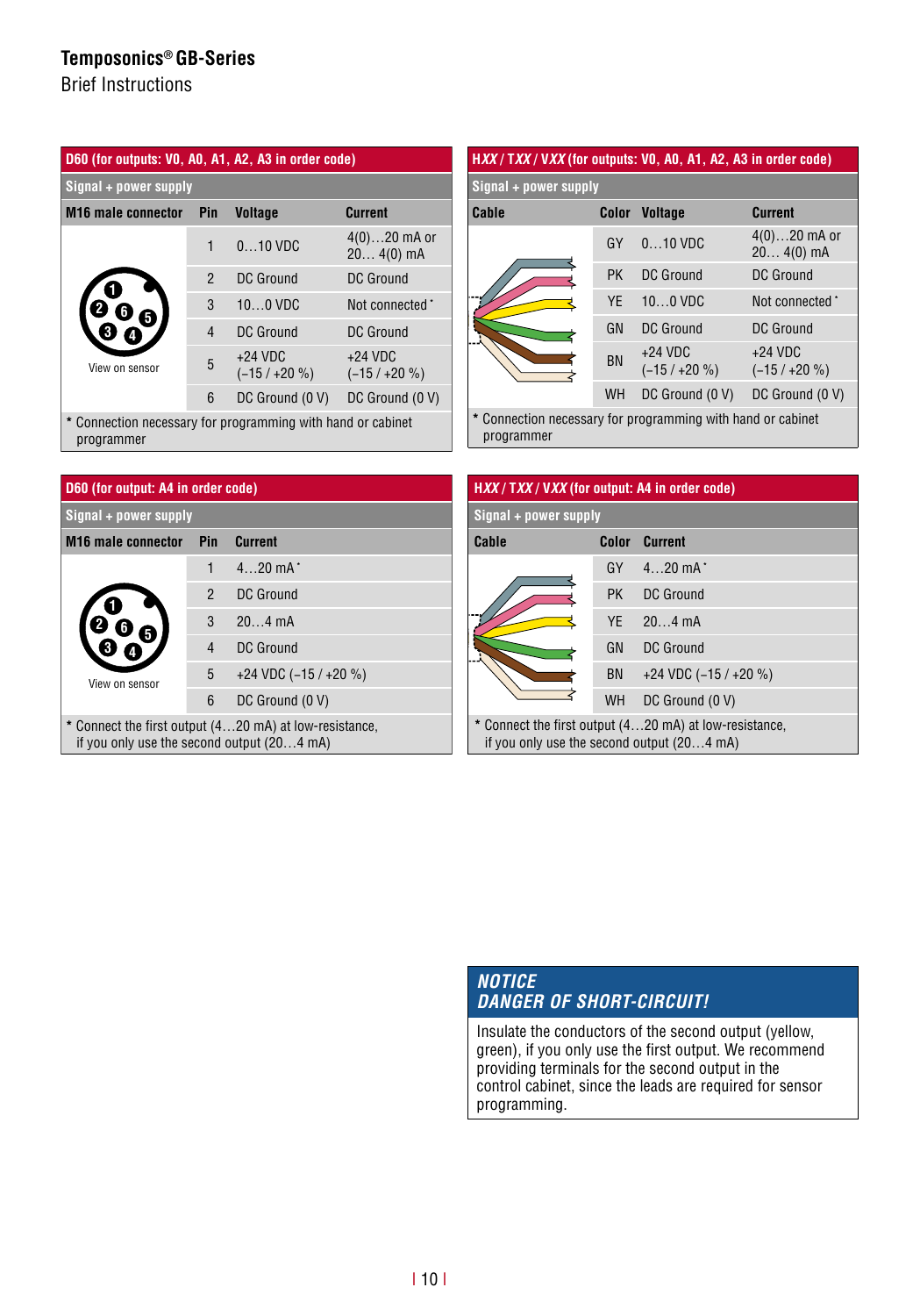#### **Temposonics® GB-Series** Brief Instructions

<span id="page-10-0"></span>

| <b>D84</b>                             |                |                         |
|----------------------------------------|----------------|-------------------------|
| Signal + power supply                  |                |                         |
| <b>M12 male connector</b><br>(A-coded) | Pin            | <b>Function</b>         |
|                                        | $\mathbf{1}$   | $Clock (+)$             |
|                                        | $\overline{2}$ | $Clock (-)$             |
|                                        | 3              | Data $(+)$              |
|                                        | $\overline{4}$ | Data $(-)$              |
|                                        | 5              | Not connected           |
| View on sensor                         | 6              | Not connected           |
|                                        | $\overline{7}$ | +24 VDC $(-15 / +20 %)$ |
|                                        | 8              | DC Ground (0 V)         |

**D70**

| .                         |                |                         |  |  |
|---------------------------|----------------|-------------------------|--|--|
| Signal + power supply     |                |                         |  |  |
| <b>M16</b> male connector | Color          | <b>Function</b>         |  |  |
|                           | 1              | Data $(-)$              |  |  |
|                           | $\overline{2}$ | Data $(+)$              |  |  |
|                           | 3              | $Clock (+)$             |  |  |
|                           | 4              | $Clock (-)$             |  |  |
|                           | 5              | +24 VDC $(-15 / +20 %)$ |  |  |
| View on sensor            | 6              | DC Ground (0 V)         |  |  |
|                           | 7              | Not connected           |  |  |



#### *NOTICE*

Connect the sensor electronics housing to the machine ground via fitting flange respectively via threaded flange.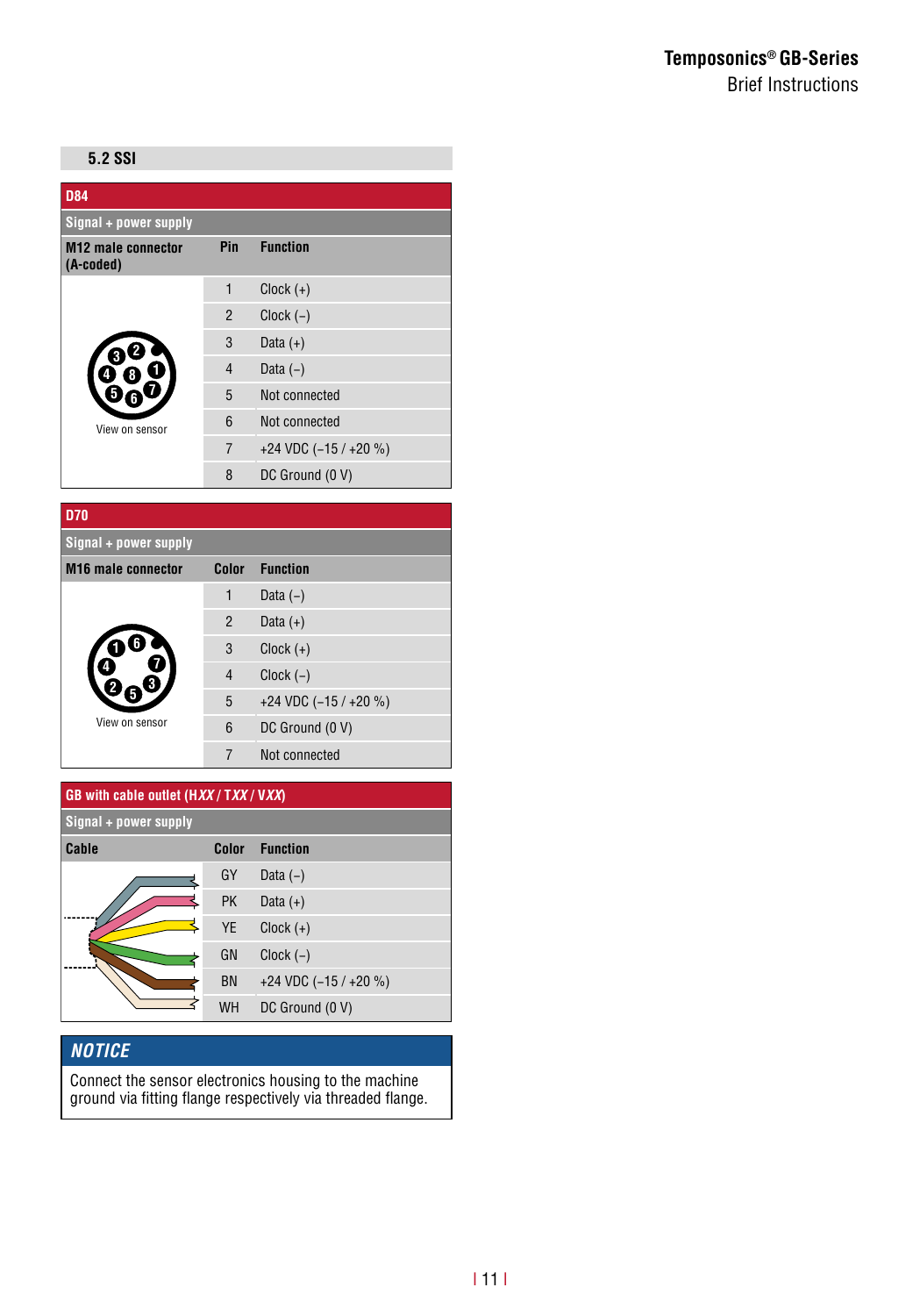Brief Instructions

| <b>Notes</b> |  |
|--------------|--|
|              |  |
|              |  |
|              |  |
|              |  |
|              |  |
|              |  |
|              |  |
|              |  |
|              |  |
|              |  |
|              |  |
|              |  |
|              |  |
|              |  |
|              |  |
|              |  |
|              |  |
|              |  |
|              |  |
|              |  |
|              |  |
|              |  |
|              |  |
|              |  |
|              |  |
|              |  |
|              |  |
|              |  |
|              |  |
|              |  |
|              |  |
|              |  |
|              |  |
|              |  |
|              |  |
|              |  |
|              |  |

# **Bluetooth** M

The sensor is also available with Bluetooth® connection. For more information see document: "Programming & Configuration via Bluetooth®" Document part number for GB-Series analog: [551595](http://www.mtssensor.de/fileadmin/medien/downloads/datasheets/Programming_Configuration_GB-Series_GBS_Analog_551595_RevA_EN.pdf) Document part number for GB-Series SSI: [551649](http://www.mtssensor.de/fileadmin/medien/downloads/files/Betriebsanleitungen_e/Programming_Configuration_Bluetooth_GB-Series_GBS_SSI_551649_RevA_EN.pdf)